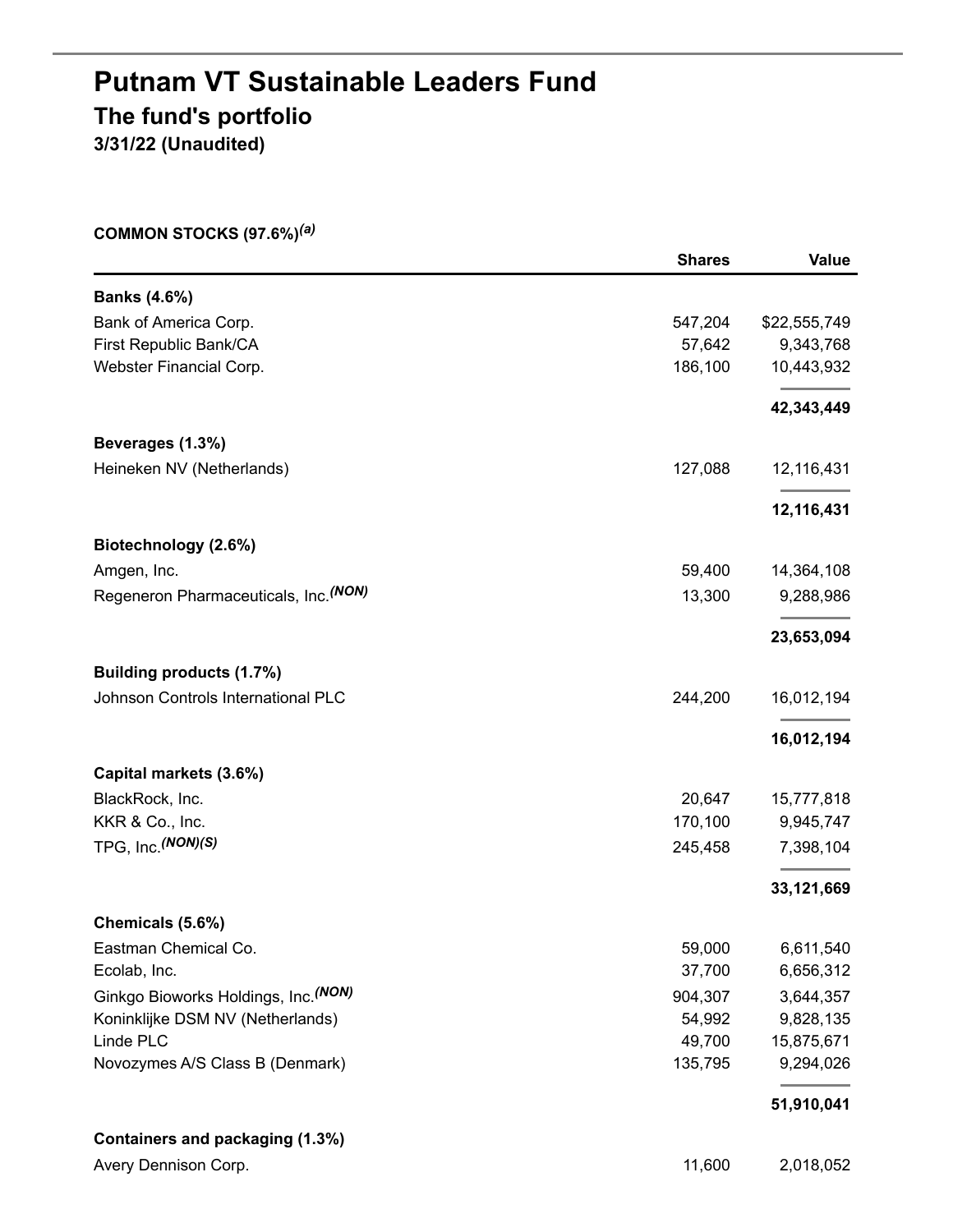| Ball Corp.                                                   | 106,200 | 9,558,000  |
|--------------------------------------------------------------|---------|------------|
|                                                              |         | 11,576,052 |
| Electric utilities (2.4%)                                    |         |            |
| Constellation Energy Corp.                                   | 183,200 | 10,305,000 |
| NextEra Energy, Inc.                                         | 140,300 | 11,884,813 |
|                                                              |         | 22,189,813 |
| Entertainment (1.6%)                                         |         |            |
| Walt Disney Co. (The) <sup>(NON)</sup>                       | 108,700 | 14,909,292 |
|                                                              |         | 14,909,292 |
| Equity real estate investment trusts (REITs) (1.5%)          |         |            |
| Boston Properties, Inc. <sup>(R)</sup>                       | 104,300 | 13,433,840 |
|                                                              |         | 13,433,840 |
| Food and staples retail (2.7%)                               |         |            |
| Walmart, Inc.                                                | 165,500 | 24,646,260 |
|                                                              |         | 24,646,260 |
| Food products (1.4%)                                         |         |            |
| McCormick & Co., Inc. (non-voting shares)                    | 132,100 | 13,183,580 |
|                                                              |         | 13,183,580 |
| Health-care equipment and supplies (3.2%)                    |         |            |
| Baxter International, Inc.                                   | 106,500 | 8,258,010  |
| Boston Scientific Corp. <sup>(NON)</sup>                     | 162,500 | 7,197,125  |
| Cooper Cos., Inc. (The)                                      | 33,300  | 13,905,747 |
|                                                              |         | 29,360,882 |
| Health-care providers and services (1.8%)                    |         |            |
| CVS Health Corp.                                             | 164,300 | 16,628,803 |
|                                                              |         | 16,628,803 |
| Hotels, restaurants, and leisure (4.3%)                      |         |            |
| Chipotle Mexican Grill, Inc. (NON)                           | 8,900   | 14,080,067 |
| Hilton Worldwide Holdings, Inc. (NON)                        | 123,499 | 18,739,738 |
| Vail Resorts, Inc.                                           | 26,200  | 6,819,074  |
|                                                              |         | 39,638,879 |
| Independent power and renewable electricity producers (1.2%) |         |            |
| AES Corp. (The)                                              | 429,100 | 11,040,743 |
|                                                              |         | 11,040,743 |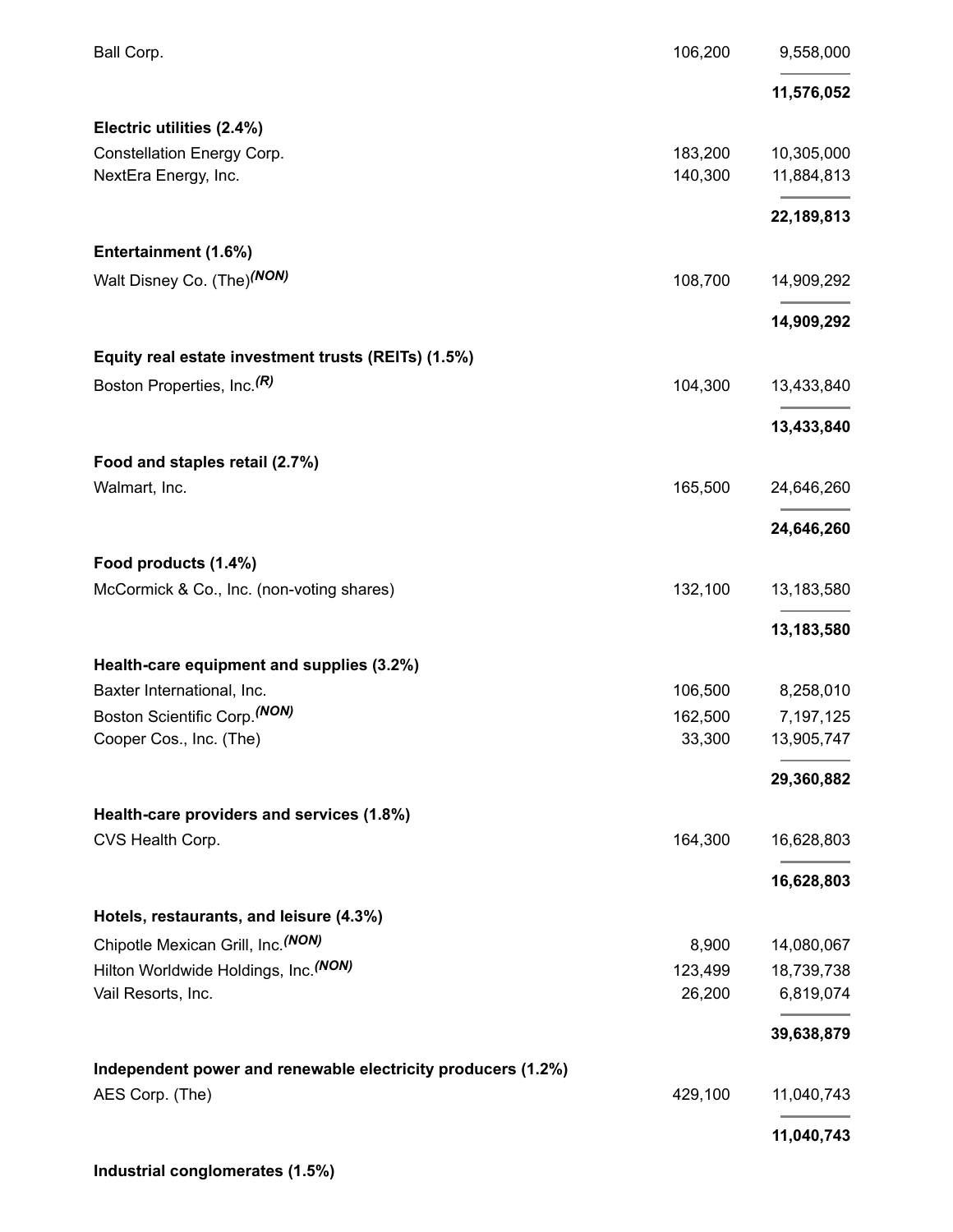| Roper Technologies, Inc.                     | 28,300  | 13,364,109   |
|----------------------------------------------|---------|--------------|
|                                              |         | 13,364,109   |
| Insurance (1.7%)                             |         |              |
| AXA SA (France)                              | 441,054 | 12,880,502   |
| Prudential PLC (United Kingdom)              | 209,438 | 3,093,770    |
|                                              |         | 15,974,272   |
| Internet and direct marketing retail (5.1%)  |         |              |
| Amazon.com, Inc. <sup>(NON)</sup>            | 13,295  | 43,341,035   |
| Etsy, Inc. (NON)                             | 30,951  | 3,846,590    |
|                                              |         | 47, 187, 625 |
| IT Services (4.1%)                           |         |              |
| Fidelity National Information Services, Inc. | 106,400 | 10,684,688   |
| PayPal Holdings, Inc. (NON)                  | 29,200  | 3,376,980    |
| Shopify, Inc. Class A (Canada)(NON)(S)       | 6,200   | 4,190,952    |
| Visa, Inc. Class A                           | 87,700  | 19,449,229   |
|                                              |         | 37,701,849   |
| Life sciences tools and services (4.4%)      |         |              |
| Danaher Corp.                                | 72,800  | 21,354,424   |
| Thermo Fisher Scientific, Inc.               | 32,700  | 19,314,255   |
|                                              |         | 40,668,679   |
| Machinery (3.9%)                             |         |              |
| Deere & Co.                                  | 32,000  | 13,294,720   |
| Fortive Corp.                                | 203.100 | 12,374,883   |
| Ingersoll Rand, Inc.                         | 205,600 | 10,351,960   |
|                                              |         | 36,021,563   |
| Multiline retail (1.9%)                      |         |              |
| Target Corp.                                 | 83,600  | 17,741,592   |
|                                              |         | 17,741,592   |
| Personal products (1.0%)                     |         |              |
| Unilever PLC (United Kingdom)                | 203,602 | 9,215,925    |
|                                              |         | 9,215,925    |
| Pharmaceuticals (3.3%)                       |         |              |
| Eli Lilly and Co.                            | 63,600  | 18,213,132   |
| Merck & Co., Inc.                            | 147,700 | 12,118,785   |
|                                              |         | 30,331,917   |
| Road and rail (1.6%)                         |         |              |
| Union Pacific Corp.                          | 55,200  | 15,081,192   |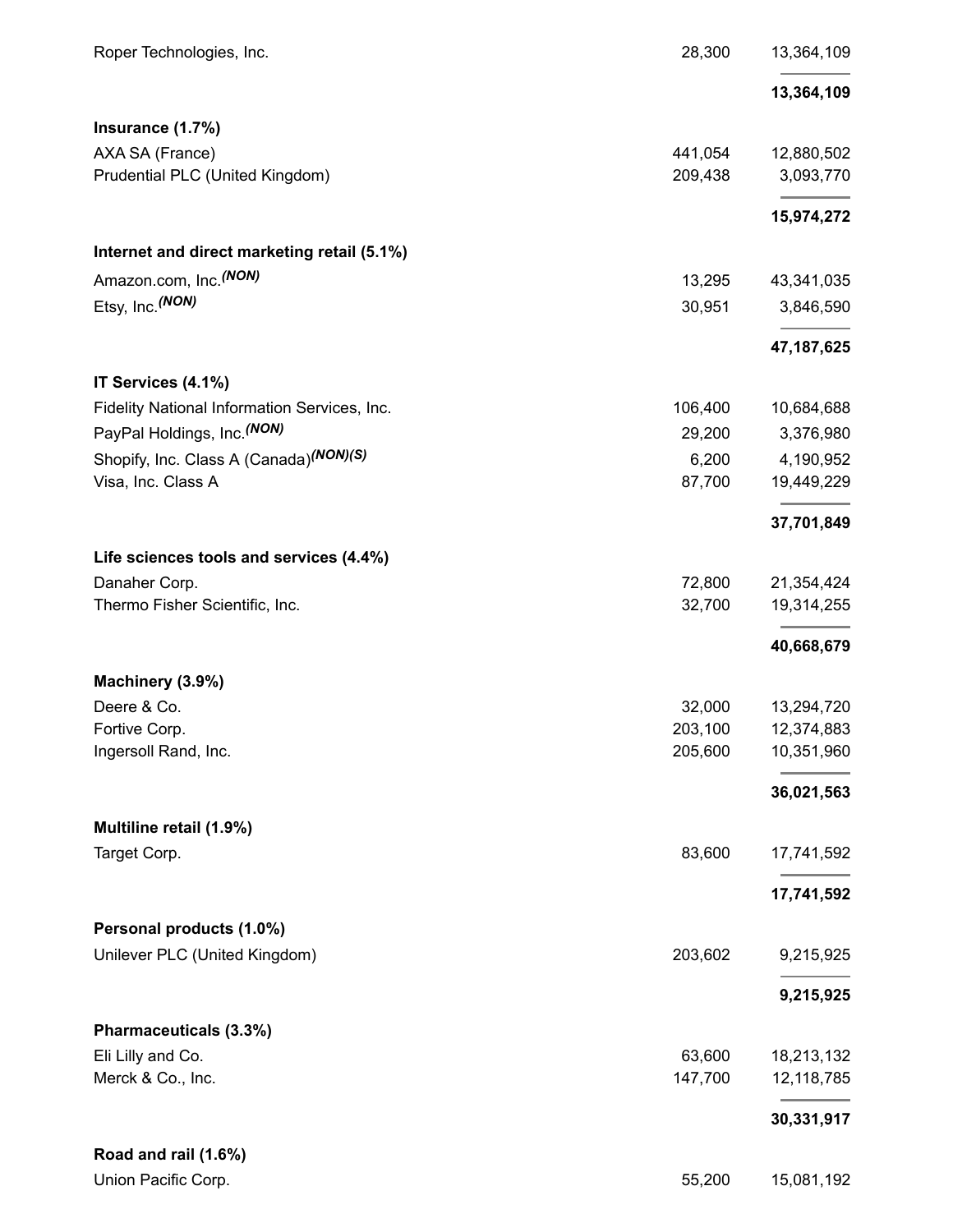|  |  | 15,081,192 |
|--|--|------------|
|  |  |            |

| Semiconductors and semiconductor equipment (5.6%)    |         |               |
|------------------------------------------------------|---------|---------------|
| Applied Materials, Inc.                              | 76,400  | 10,069,520    |
| ASML Holding NV (NY Reg Shares) (Netherlands)        | 13,900  | 9,284,227     |
| NVIDIA Corp.                                         | 73,200  | 19,973,352    |
| Texas Instruments, Inc.                              | 67,600  | 12,403,248    |
|                                                      |         | 51,730,347    |
| Software (13.3%)                                     |         |               |
| Adobe, Inc. (NON)                                    | 46,800  | 21,323,016    |
| Intuit, Inc.                                         | 20,800  | 10,001,472    |
| Microsoft Corp.                                      | 249,400 | 76,892,514    |
| salesforce.com, Inc. (NON)                           | 69,800  | 14,819,936    |
|                                                      |         | 123,036,938   |
| Specialty retail (0.5%)                              |         |               |
| Home Depot, Inc. (The)                               | 15,300  | 4,579,749     |
|                                                      |         | 4,579,749     |
| Technology hardware, storage, and peripherals (8.2%) |         |               |
| Apple, Inc.                                          | 430,988 | 75,254,815    |
|                                                      |         | 75,254,815    |
| Textiles, apparel, and luxury goods (0.7%)           |         |               |
| Levi Strauss & Co. Class A                           | 324,670 | 6,415,479     |
|                                                      |         | 6,415,479     |
| Total common stocks (cost \$593,209,676)             |         | \$900,071,073 |

#### **SHORT-TERM INVESTMENTS (3.6%)** *(a)*

|                                                      | <b>Principal amount/shares</b> | Value        |
|------------------------------------------------------|--------------------------------|--------------|
| Interest in \$272,950,000 joint tri-party repurchase |                                |              |
| agreement dated 3/31/2022 with Royal Bank of         |                                |              |
| Canada due 4/1/2022 - maturity value of              |                                |              |
| \$22,610,188 for an effective yield of 0.300%        |                                |              |
| (collateralized by Agency Mortgage-Backed            |                                |              |
| Securities and U.S. Treasuries (including strips)    |                                |              |
| with coupon rates ranging from 0.000% to 4.500%      |                                |              |
| and due dates ranging from 6/28/2022 to              |                                |              |
| 11/15/2050, valued at \$278,411,320)                 | \$22,610,000                   | \$22,610,000 |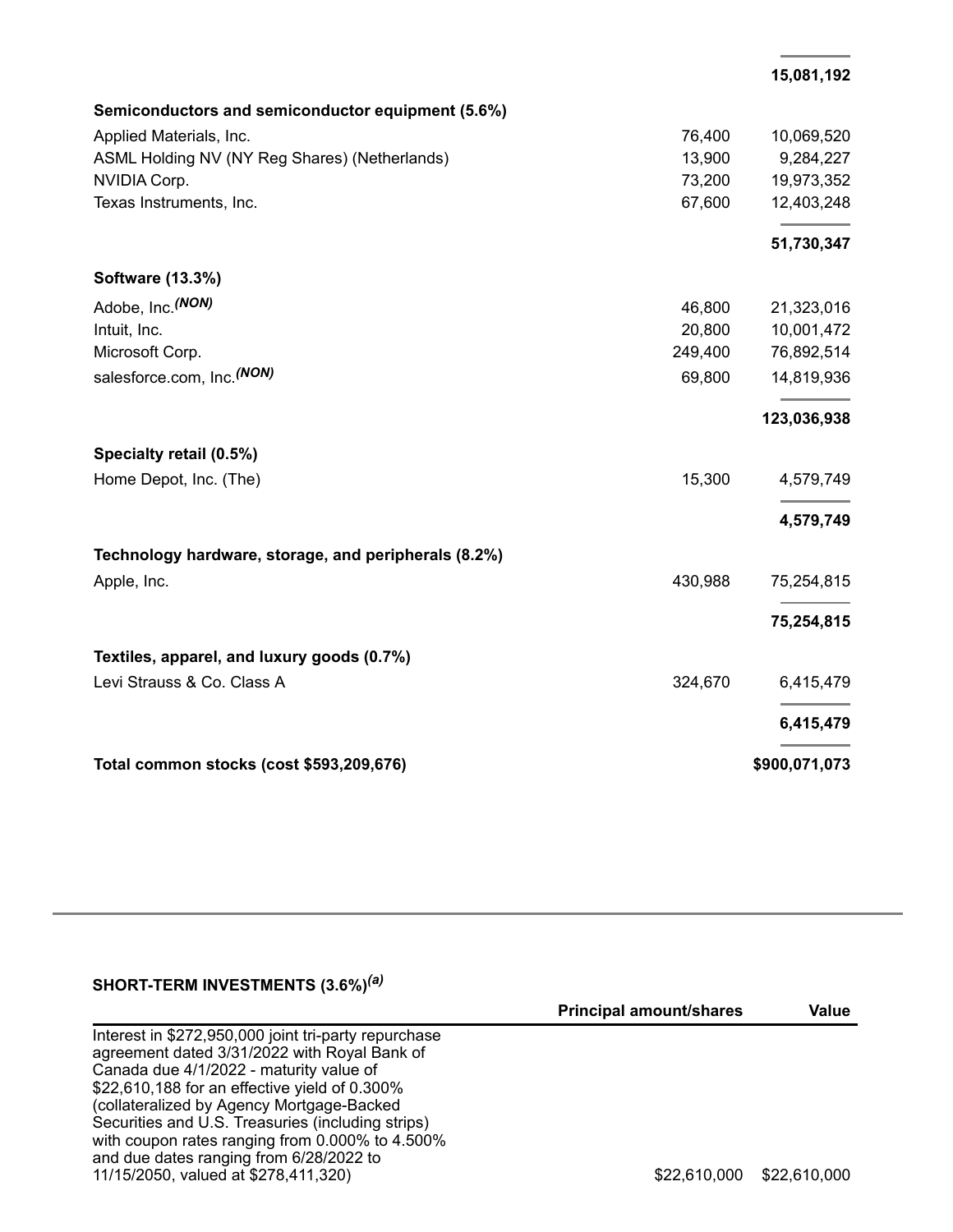| Putnam Cash Collateral Pool, LLC 0.37% (AFF)        | <b>Shares</b> | 10,204,850 | 10,204,850    |
|-----------------------------------------------------|---------------|------------|---------------|
| Total short-term investments (cost<br>\$32,814,850) |               |            | \$32,814,850  |
| <b>TOTAL INVESTMENTS</b>                            |               |            |               |
| Total investments (cost \$626,024,526)              |               |            | \$932,885,923 |
|                                                     |               |            |               |

### **FORWARD CURRENCY CONTRACTS at 3/31/22 (aggregate face value \$22,518,862) (Unaudited)**

| <b>Counterparty Currency</b>     |                                                                               | <b>Contract</b><br>type* | <b>Delivery</b><br>date | Value               | Aggregate<br>face value | <b>Unrealized</b><br>appreciation/<br>(depreciation) |
|----------------------------------|-------------------------------------------------------------------------------|--------------------------|-------------------------|---------------------|-------------------------|------------------------------------------------------|
| <b>Bank of America N.A.</b>      | <b>British Pound</b>                                                          | Sell                     |                         | 6/15/22 \$2,426,002 | \$2,471,928             | \$45,926                                             |
| <b>Barclays Bank PLC</b>         |                                                                               |                          |                         |                     |                         |                                                      |
|                                  | <b>British Pound</b>                                                          | Sell                     | 6/15/22                 | 612,377             | 623,964                 | 11,587                                               |
|                                  | <b>HSBC Bank USA, National Association</b><br><b>British Pound</b>            | Sell                     | 6/15/22                 | 383,212             | 390,468                 | 7,256                                                |
|                                  | JPMorgan Chase Bank N.A.<br>Euro                                              | Sell                     | 6/15/22                 | 9,040,621           | 9,072,295               | 31,674                                               |
|                                  | <b>State Street Bank and Trust Co.</b><br>Euro                                | Sell                     | 6/15/22                 | 2,512,645           | 2,521,564               | 8,919                                                |
| <b>UBS AG</b>                    | Euro                                                                          | Sell                     | 6/15/22                 | 7,424,572           | 7,438,643               | 14,071                                               |
| <b>Unrealized appreciation</b>   |                                                                               |                          |                         |                     |                         | 119,433                                              |
| <b>Unrealized (depreciation)</b> |                                                                               |                          |                         |                     |                         |                                                      |
| <b>Total</b>                     |                                                                               |                          |                         |                     |                         | \$119,433                                            |
|                                  | * The exchange currency for all contracts listed is the United States Dollar. |                          |                         |                     |                         |                                                      |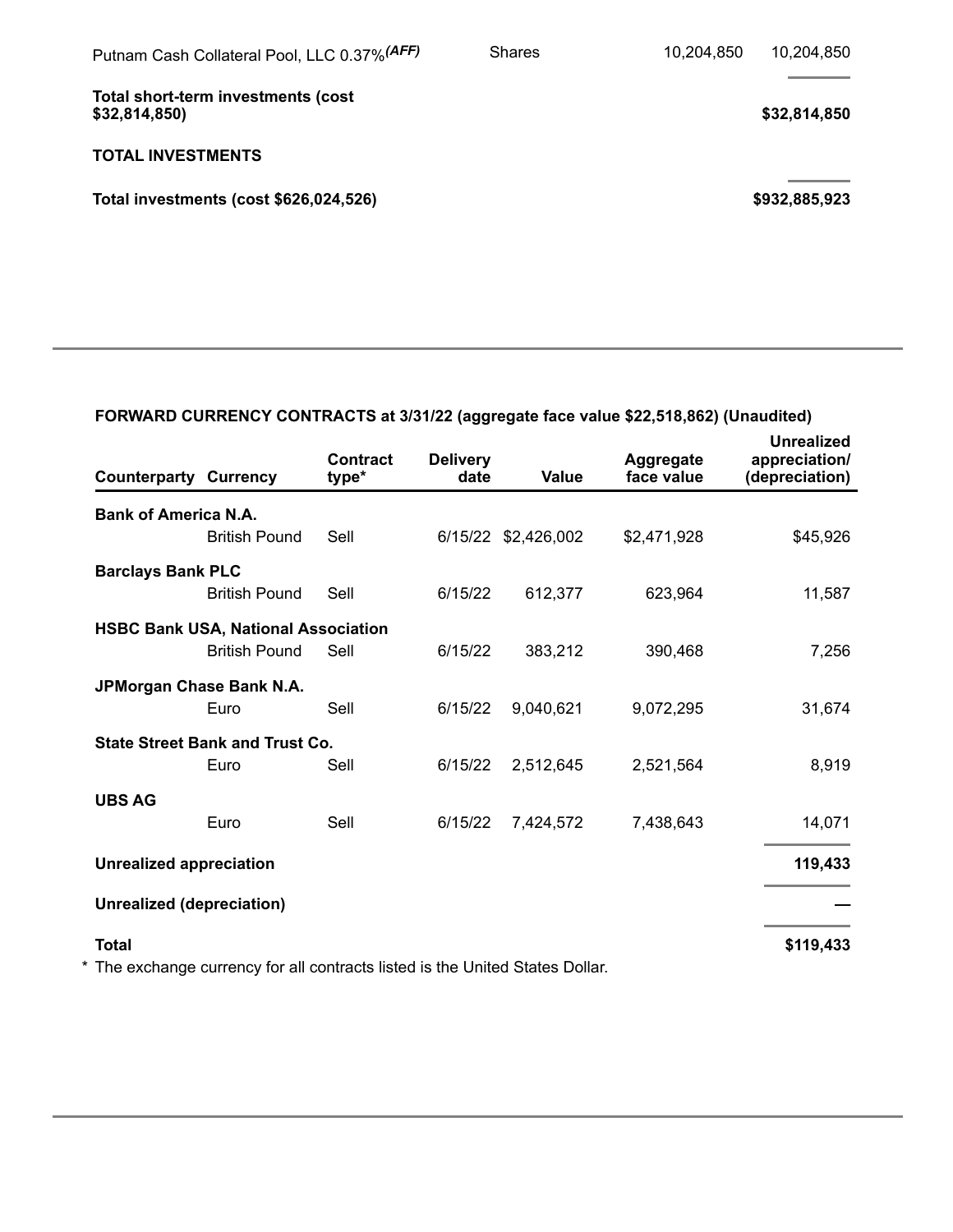#### **Notes to the fund's portfolio**

Unless noted otherwise, the notes to the fund's portfolio are for the close of the fund's reporting period, which ran from January 1, 2022 through March 31, 2022 (the reporting period). Within the following notes to the portfolio, references to "Putnam Management" represent Putnam Investment Management, LLC, the fund's manager, an indirect whollyowned subsidiary of Putnam Investments, LLC, references to "ASC 820" represent Accounting Standards Codification 820 *Fair Value Measurements and Disclosures* and references to "OTC", if any, represent over-the-counter.

- *(a)* Percentages indicated are based on net assets of \$921,957,842.
- *(NON)* This security is non-income-producing.
- *(AFF)* Affiliated company. For investments in Putnam Cash Collateral Pool, LLC and Putnam Short Term Investment Fund, the rate quoted in the security description is the annualized 7-day yield of the fund at the close of the reporting period. Transactions during the period with any company which is under common ownership or control were as follows:

| Name of affiliate                      | <b>Fair value</b><br>as of<br>12/31/21 | <b>Purchase</b><br>cost               | proceeds   | Sale Investment<br>income | 311 CS<br>outstanding<br>and fair<br>value as of<br>3/31/22 |
|----------------------------------------|----------------------------------------|---------------------------------------|------------|---------------------------|-------------------------------------------------------------|
| <b>Short-term</b><br>investments       |                                        |                                       |            |                           |                                                             |
| Putnam Cash Collateral<br>Pool, LLC*#  |                                        | \$3,478,475 \$56,107,495 \$49,381,120 |            |                           | \$2,043 \$10,204,850                                        |
| Putnam Short Term<br>Investment Fund** | 10.985.166                             | 10,065,463                            | 21.050.629 | 1,046                     |                                                             |
|                                        |                                        |                                       |            |                           |                                                             |

# **Total Short-term**

**investments \$14,463,641 \$66,172,958 \$70,431,749 \$3,089 \$10,204,850**

**Shares**

\* The fund may lend securities, through its agent, to qualified borrowers in order to earn additional income. The loans are collateralized by cash in an amount at least equal to the fair value of the securities loaned. The fair value of securities loaned is determined daily and any additional required collateral is allocated to the fund on the next business day. The remaining maturities of the securities lending transactions are considered overnight and continuous. The risk of borrower default will be borne by the fund's agent; the fund will bear the risk of loss with respect to the investment of the cash collateral. The fund receives cash collateral, which is invested in Putnam Cash Collateral Pool, LLC, a limited liability company managed by an affiliate of Putnam Management. Investments in Putnam Cash Collateral Pool, LLC are valued at its closing net asset value each business day. There are no management fees charged to Putnam Cash Collateral Pool, LLC and there were no realized or unrealized gains or losses during the period.

# At the close of the reporting period, the fund received cash collateral of \$10,204,850 for securities loaned. The rate quoted in the security description is the annualized 7-day yield at the close of the reporting period. At the close of the reporting period, the value of securities loaned amounted to \$9,802,634.

\*\* Management fees charged to Putnam Short Term Investment Fund have been waived by Putnam Management. There were no realized or unrealized gains or losses during the period.

- *(R)* Real Estate Investment Trust.
- *(S)* This security is on loan, in part or in entirety, at the close of the reporting period.

At the close of the reporting period, the fund maintained liquid assets totaling \$55,061 to cover certain derivative contracts.

Unless otherwise noted, the rates quoted in Short-term investments security descriptions represent the weighted average yield to maturity.

The dates shown on debt obligations are the original maturity dates.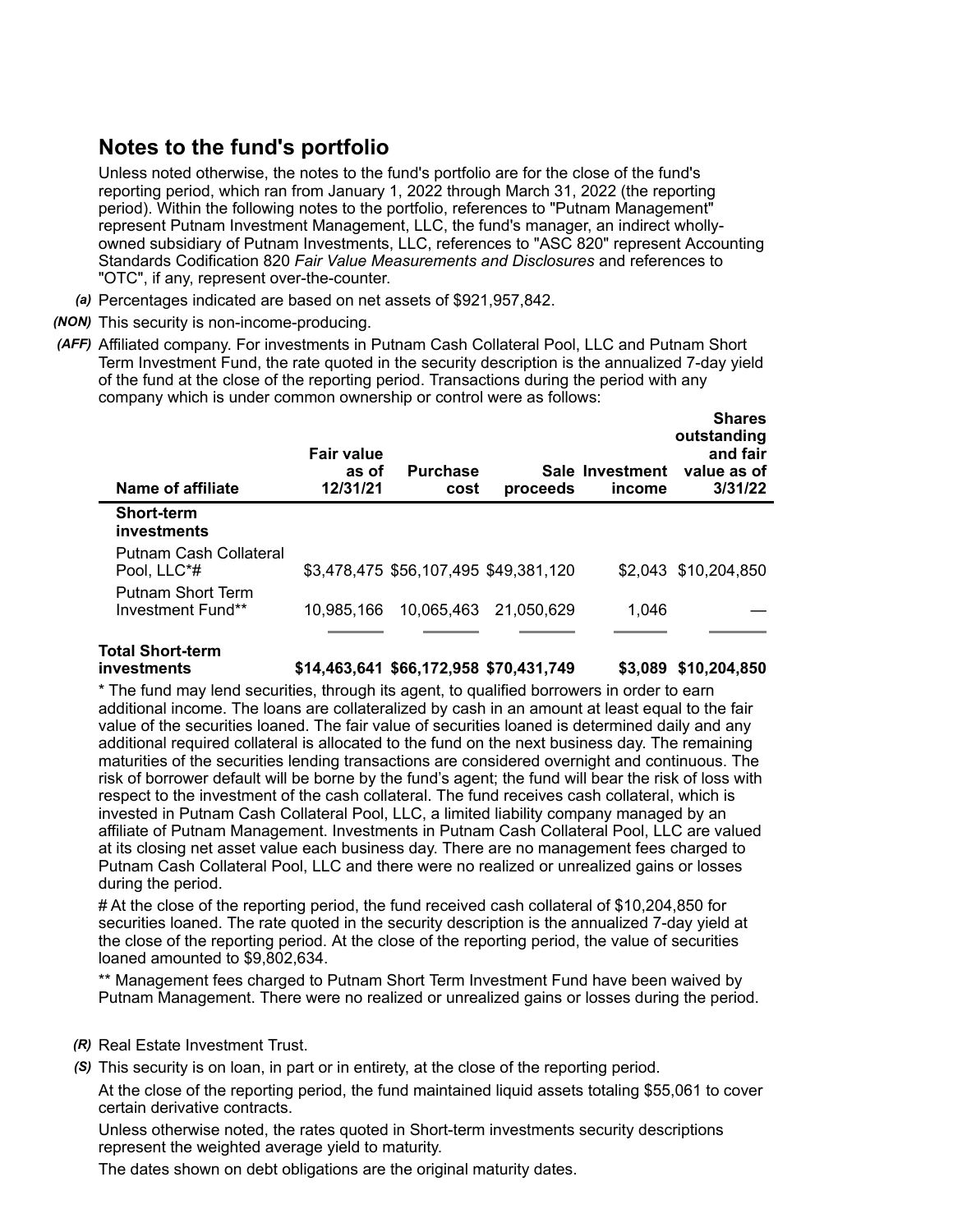**Security valuation:** Portfolio securities and other investments are valued using policies and procedures adopted by the Board of Trustees. The Trustees have formed a Pricing Committee to oversee the implementation of these procedures and have delegated responsibility for valuing the fund's assets in accordance with these procedures to Putnam Management. Putnam Management has established an internal Valuation Committee that is responsible for making fair value determinations, evaluating the effectiveness of the pricing policies of the fund and reporting to the Pricing Committee.

Investments for which market quotations are readily available are valued at the last reported sales price on their principal exchange, or official closing price for certain markets, and are classified as Level 1 securities under ASC 820. If no sales are reported, as in the case of some securities that are traded OTC, a security is valued at its last reported bid price and is generally categorized as a Level 2 security.

Investments in open-end investment companies (excluding exchange-traded funds), if any, which can be classified as Level 1 or Level 2 securities, are valued based on their net asset value. The net asset value of such investment companies equals the total value of their assets less their liabilities and divided by the number of their outstanding shares.

Many securities markets and exchanges outside the U.S. close prior to the scheduled close of the New York Stock Exchange and therefore the closing prices for securities in such markets or on such exchanges may not fully reflect events that occur after such close but before the scheduled close of the New York Stock Exchange. Accordingly, on certain days, the fund will fair value certain foreign equity securities taking into account multiple factors including movements in the U.S. securities markets, currency valuations and comparisons to the valuation of American Depository Receipts, exchange-traded funds and futures contracts. The foreign equity securities, which would generally be classified as Level 1 securities, will be transferred to Level 2 of the fair value hierarchy when they are valued at fair value. The number of days on which fair value prices will be used will depend on market activity and it is possible that fair value prices will be used by the fund to a significant extent. At the close of the reporting period, fair value pricing was used for certain foreign securities in the portfolio. Securities quoted in foreign currencies, if any, are translated into U.S. dollars at the current exchange rate. Short-term securities with remaining maturities of 60 days or less are valued using an independent pricing service approved by the Trustees, and are classified as Level 2 securities.

To the extent a pricing service or dealer is unable to value a security or provides a valuation that Putnam Management does not believe accurately reflects the security's fair value, the security will be valued at fair value by Putnam Management in accordance with policies and procedures approved by the Trustees. Certain investments, including certain restricted and illiquid securities and derivatives, are also valued at fair value following procedures approved by the Trustees. These valuations consider such factors as significant market or specific security events such as interest rate or credit quality changes, various relationships with other securities, discount rates, U.S. Treasury, U.S. swap and credit yields, index levels, convexity exposures, recovery rates, sales and other multiples and resale restrictions. These securities are classified as Level 2 or as Level 3 depending on the priority of the significant inputs.

To assess the continuing appropriateness of fair valuations, the Valuation Committee reviews and affirms the reasonableness of such valuations on a regular basis after considering all relevant information that is reasonably available. Such valuations and procedures are reviewed periodically by the Trustees. The fair value of securities is generally determined as the amount that the fund could reasonably expect to realize from an orderly disposition of such securities over a reasonable period of time. By its nature, a fair value price is a good faith estimate of the value of a security in a current sale and does not reflect an actual market price, which may be different by a material amount.

**Repurchase agreements:** The fund, or any joint trading account, through its custodian, receives delivery of the underlying securities, the fair value of which at the time of purchase is required to be in an amount at least equal to the resale price, including accrued interest. Collateral for certain tri-party repurchase agreements, which totaled \$23,062,392 at the end of the reporting period, is held at the counterparty's custodian in a segregated account for the benefit of the fund and the counterparty. Putnam Management is responsible for determining that the value of these underlying securities is at all times at least equal to the resale price, including accrued interest. In the event of default or bankruptcy by the other party to the agreement, retention of the collateral may be subject to legal proceedings.

**Forward currency contracts:** The fund buys and sells forward currency contracts, which are agreements between two parties to buy and sell currencies at a set price on a future date. These contracts were used to hedge foreign exchange risk.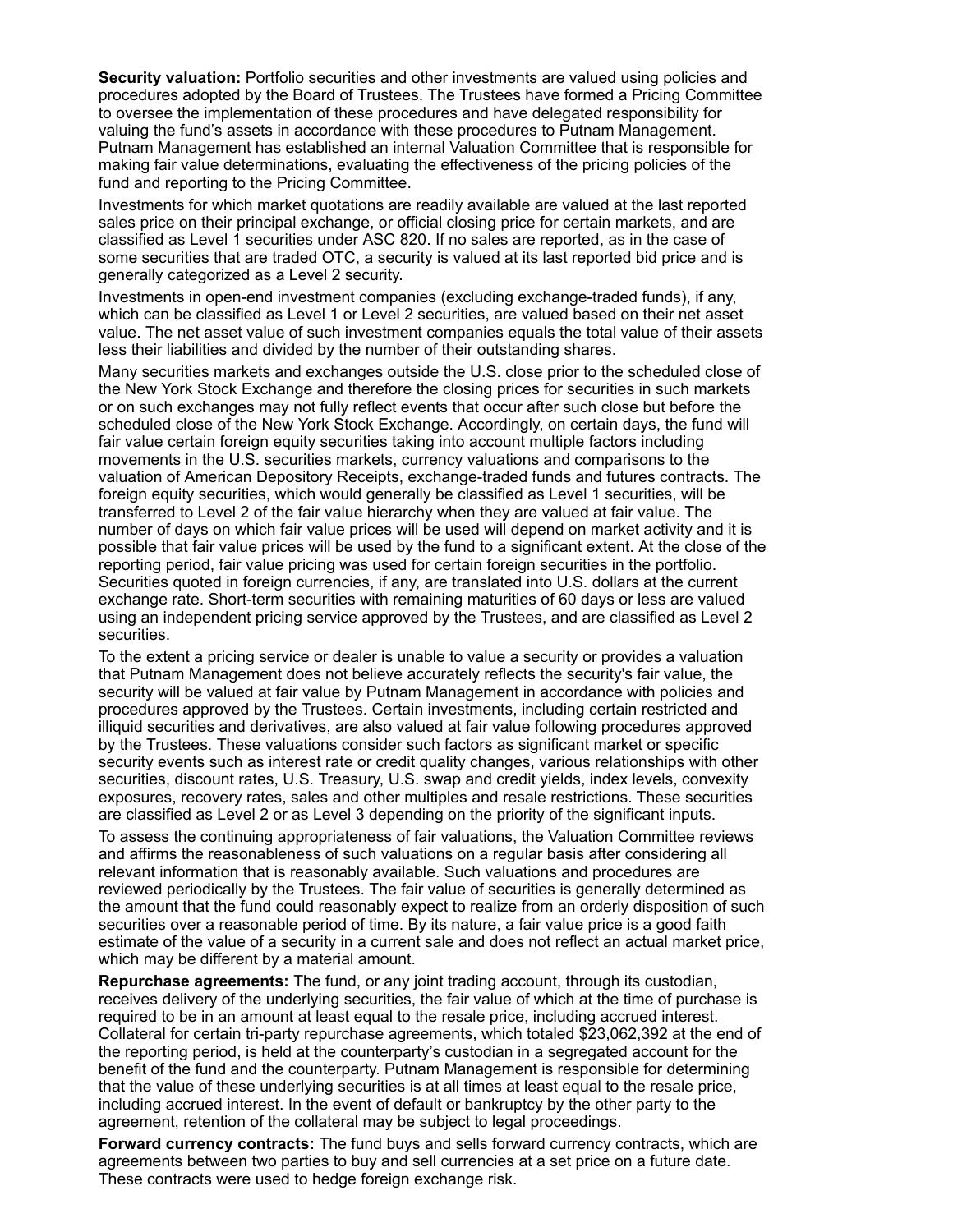The U.S. dollar value of forward currency contracts is determined using current forward currency exchange rates supplied by a quotation service. The fair value of the contract will fluctuate with changes in currency exchange rates. The contract is marked to market daily and the change in fair value is recorded as an unrealized gain or loss. The fund records a realized gain or loss equal to the difference between the value of the contract at the time it was opened and the value at the time it was closed when the contract matures or by delivery of the currency. The fund could be exposed to risk if the value of the currency changes unfavorably, if the counterparties to the contracts are unable to meet the terms of their contracts or if the fund is unable to enter into a closing position.

For the fund's average contract amount on forward currency contracts, see the appropriate table at the end of these footnotes.

**Master agreements:** The fund is a party to ISDA (International Swaps and Derivatives Association, Inc.) Master Agreements (Master Agreements) with certain counterparties that govern OTC derivative and foreign exchange contracts entered into from time to time. The Master Agreements may contain provisions regarding, among other things, the parties' general obligations, representations, agreements, collateral requirements, events of default and early termination. With respect to certain counterparties, in accordance with the terms of the Master Agreements, collateral posted to the fund is held in a segregated account by the fund's custodian and, with respect to those amounts which can be sold or repledged, is presented in the fund's portfolio.

Collateral pledged by the fund is segregated by the fund's custodian and identified in the fund's portfolio. Collateral can be in the form of cash or debt securities issued by the U.S. Government or related agencies or other securities as agreed to by the fund and the applicable counterparty. Collateral requirements are determined based on the fund's net position with each counterparty.

Termination events applicable to the fund may occur upon a decline in the fund's net assets below a specified threshold over a certain period of time. Termination events applicable to counterparties may occur upon a decline in the counterparty's long-term and short-term credit ratings below a specified level. In each case, upon occurrence, the other party may elect to terminate early and cause settlement of all derivative and foreign exchange contracts outstanding, including the payment of any losses and costs resulting from such early termination, as reasonably determined by the terminating party. Any decision by one or more of the fund's counterparties to elect early termination could impact the fund's future derivative activity.

At the close of the reporting period, the fund did not have a net liability position on open derivative contracts subject to the Master Agreements.

ASC 820 establishes a three-level hierarchy for disclosure of fair value measurements. The valuation hierarchy is based upon the transparency of inputs to the valuation of the fund's investments. The three levels are defined as follows:

**Level 1:** Valuations based on quoted prices for identical securities in active markets.

**Level 2:** Valuations based on quoted prices in markets that are not active or for which all significant inputs are observable, either directly or indirectly.

**Level 3:** Valuations based on inputs that are unobservable and significant to the fair value measurement.

The following is a summary of the inputs used to value the fund's net assets as of the close of the reporting period:

|                            |         | <b>Valuation inputs</b> |         |  |  |
|----------------------------|---------|-------------------------|---------|--|--|
| Investments in securities: | ∟evel ″ | Level 2                 | Level 3 |  |  |
| Common stocks*:            |         |                         |         |  |  |

**Valuation inputs**